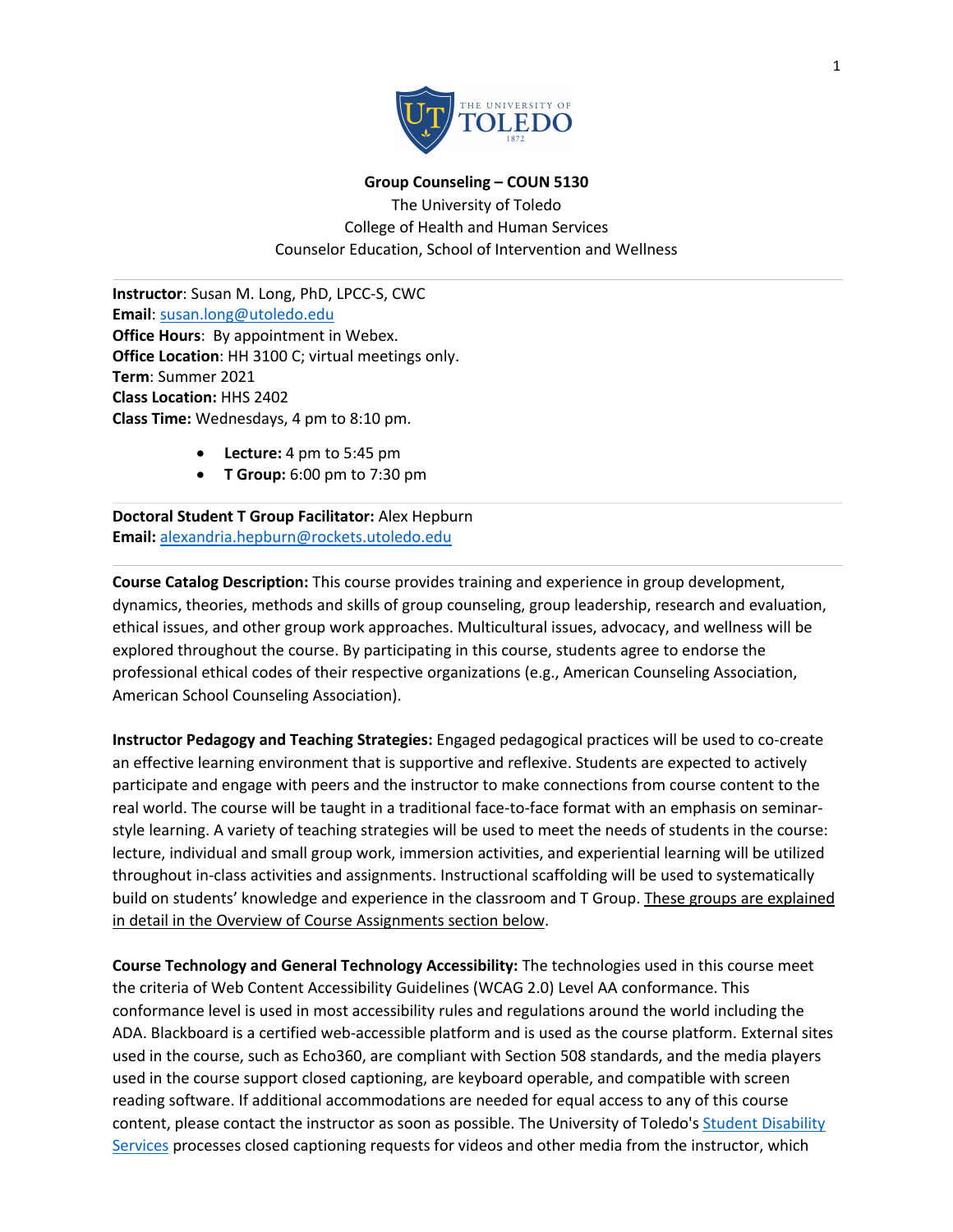may take up to four (4) business days to complete. Students should have a computer or access to a computer with the latest system software. A high-speed Internet connection with latest versions of Google Chrome or Mozilla Firefox are recommended for optimal Blackboard performance. If you have a problem accessing, displaying, or uploading any of the content or course assignment on the Blackboard, contact Learning Ventures at 419.530.8835 or by LiveChat for assistance. **Do not reach out to the instructor for technological support.**

**CACREP Standards and Course Contents:** This course is designed to meet the 2016 standards of the Council for Accreditation of Counseling and Related Educational Programs (CACREP). Specifically, this course addresses the Professional Identity (section 2), Counseling Curriculum (section F), Group Counseling and Group work (6):

| <b>Student Learning Outcomes</b>                                                                                                                                   | CACREP (2016) Standard                                                                                        | <b>Evidence</b>         | <b>Method of Assessment</b>                                                                                                                          |
|--------------------------------------------------------------------------------------------------------------------------------------------------------------------|---------------------------------------------------------------------------------------------------------------|-------------------------|------------------------------------------------------------------------------------------------------------------------------------------------------|
| Students will be able to<br>articulate and understand<br>theoretical foundations of<br>group counseling and group<br>work.                                         | F.6.a. theoretical<br>foundations of group<br>counseling and group<br>work.                                   | Weeks 1, 13, 15         | 1.<br>Discussion/Lecture<br>2.<br><b>External Group</b><br>Observation<br>3.<br><b>Structured Group</b><br>Manual                                    |
| Students will understand<br>and identify the dynamics<br>associated with group<br>processes and<br>development.                                                    | F.6.b. dynamics<br>associated with group<br>process and<br>development.                                       | Week 2, 3, 4, 5, 6, & 7 | 1.<br>T-groups &<br>Reflections<br>2.<br><b>External Group</b><br>Observation<br><b>Structured Group</b><br>3.<br>Manual                             |
| Students will understand<br>and be able to implement<br>the therapeutic factors of<br>group effectiveness.                                                         | F.6.c. therapeutic factors<br>and how they contribute<br>to group effectiveness.                              | Weeks 2, 3, 7, 14, 15   | 1.<br>Lecture<br>2.<br>T- groups & Journals<br>3.<br><b>External Group</b><br>Observation<br><b>Structured Group</b><br>4.<br>Manual                 |
| Students will be able to<br>identify and apply the<br>characteristics and<br>functions of effective group<br>leaders.                                              | F.6.d. characteristics<br>and functions of<br>effective group leaders.                                        | Weeks 3, 7              | Discussion/Lecture<br>1.<br>2.<br>T-groups &<br>Reflections<br>3.<br><b>External Group</b><br>Observation<br><b>Structured Group</b><br>4.<br>Manual |
| Students will understand,<br>identify, and be able to<br>engage in approaches to<br>group formation, including<br>recruiting, screening, and<br>selecting members. | F.6.e. approaches to<br>group formation,<br>including recruiting,<br>screening, and selecting<br>members.     | Week 4                  | Discussion/Lecture<br>1.<br>2.<br><b>External Group</b><br>Observation<br>3.<br><b>Structured Group</b><br>Manual                                    |
| Students will be able to<br>identify and create types of<br>groups and recognize other<br>considerations that affect<br>conducting groups in varied<br>settings.   | F.6.f. types of groups<br>and other<br>considerations that<br>affect conducting groups<br>in varied settings. | Weeks 1, 8, 9, 11, 12   | Discussion/Lecture<br>1.<br>2.<br><b>External Group</b><br>Observation<br>3.<br><b>Structured Group</b><br>Manual                                    |
| Students will be to identify<br>and enact ethically and<br>culturally relevant<br>strategies for designing and<br>facilitating groups.                             | F.6.g. ethical and<br>culturally relevant<br>strategies for designing<br>and facilitating groups.             | Weeks 7 & 8             | Discussion/Lecture<br>1.<br>2.<br><b>External Group</b><br>Observation<br>3.<br><b>Structured Group</b><br>Manual                                    |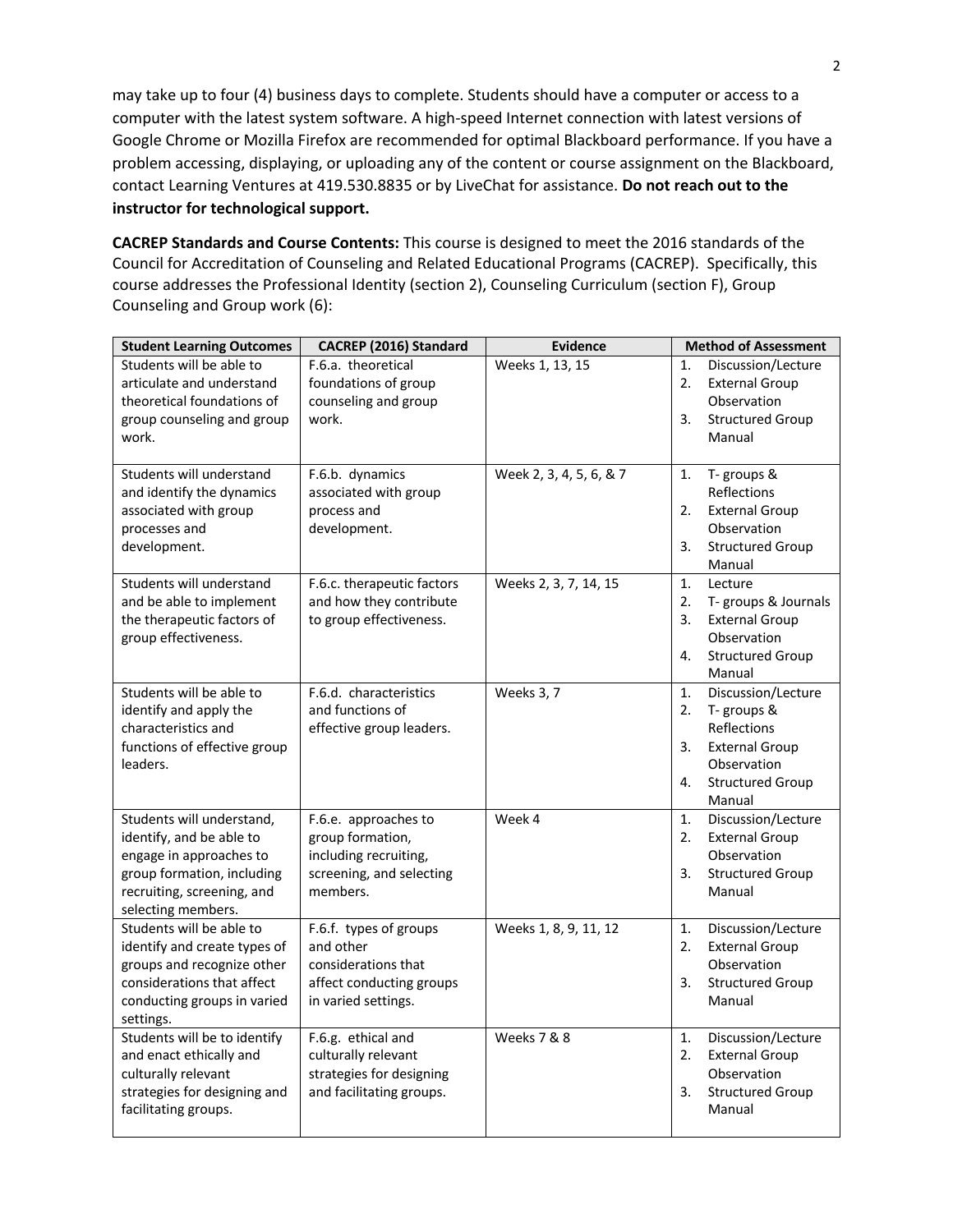## **Prerequisites**

Enrollment in the master's program(s) in Counselor Education.

### **Required Readings**

| <b>Texts</b>                                                                                         |                                                                                               |  |  |
|------------------------------------------------------------------------------------------------------|-----------------------------------------------------------------------------------------------|--|--|
| 1)                                                                                                   | Gladding, S. T. (2016). Group work: A counseling specialty (8th ed.). Upper Saddle River, NJ: |  |  |
|                                                                                                      | Pearson Education, Inc.                                                                       |  |  |
| 2)                                                                                                   | American Psychological Association. (2020). Publication manual of the American Psychological  |  |  |
|                                                                                                      | Association (7th ed.). Washington, DC: Author                                                 |  |  |
| <b>Additional Materials:</b>                                                                         |                                                                                               |  |  |
| 1)                                                                                                   | ASGW Best Practices Guidelines, here.                                                         |  |  |
| 2)                                                                                                   | ASGW Multicultural and Social Justice Competence Principles for Group Workers, here.          |  |  |
| 3)                                                                                                   | ASGW Ten Strategies to Intentionally Use Group Work to Transform Hate, Facilitate Courageous  |  |  |
|                                                                                                      | Conversations, and Enhance Community Building here.                                           |  |  |
| 4)                                                                                                   | ACA Advocacy Competencies, here.                                                              |  |  |
| 5)                                                                                                   | ACA Code of Ethics, here.                                                                     |  |  |
| 6)                                                                                                   | ASCA Code of Ethics, here.                                                                    |  |  |
| *Supplemental materials may be added and/or embedded into the course at the instructor's discretion. |                                                                                               |  |  |

### **Course and Institutional Policies**

**Policy on late or unfinished assignments:** Late assignments are not accepted unless prior permission has been given by the instructor. **Note:** A grade of PR will not be awarded except under extraordinary circumstances, such as prolonged illness. If such circumstances arise, it is the student's responsibility to notify the instructor immediately and keep the instructor apprised of the situation. If all assignments are not received by the end of the examination period, the student may be awarded an Incomplete if the circumstances are supported and mutually discussed between the student and instructor. If the assignments are not received by the end of the next semester the Incomplete will be changed to an F. No assignments will be accepted after this date, in other words, the F will stand. Cheating, submitting work other than your own, or plagiarism (including self-plagiarism) may result in penalties ranging from an F in the course to expulsion from the university.

**Academic Dishonesty:** All students are subject to the University Policy Statement on Academic Dishonesty in the current University Catalog. Academic dishonesty will not be tolerated. Please read The University's Policy Statement on Academic Dishonesty.

**Copyright Notice:** The materials in the course website are only for the use of students enrolled in this course for purposes associated with this course and may not be retained or further disseminated.

**Policy on Extra Credit:** Extra credit will not be offered in this course. There are adequate opportunities for students to earn adequate points throughout the course structure.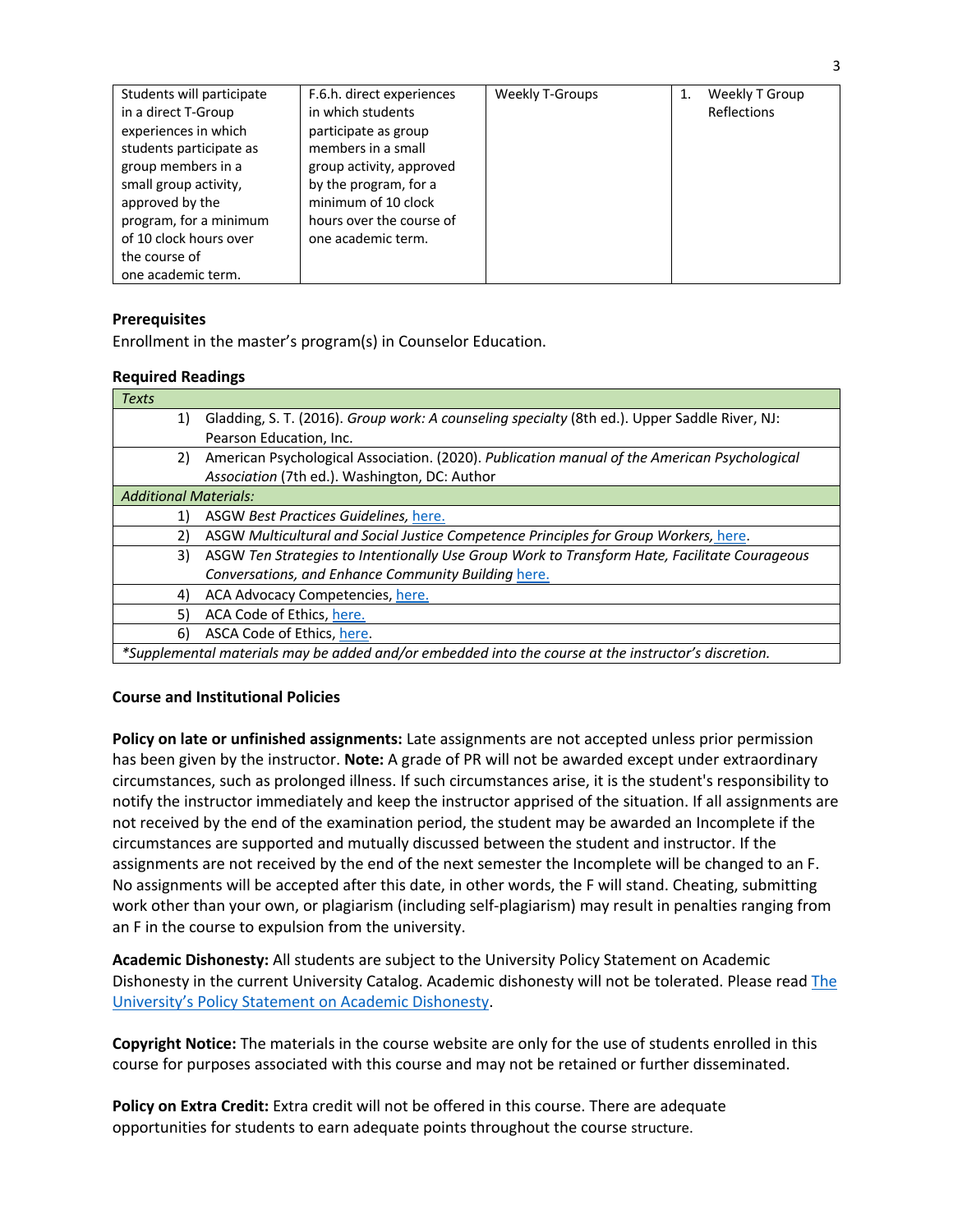**The University of Toledo's Missed Class Policy:** Please review the University's missed class policy here.

**Accommodation of student needs:** Students needing special arrangements for test taking, note taking, special print, or other considerations for successful completion of the course should discuss these needs with the instructor at the beginning of the course. Every effort will be made to make reasonable accommodations to facilitate student learning and performance.

**Americans with Disabilities Act:** The University of Toledo is committed to providing equal access to education for all students. If you have a documented disability or you believe you have a disability and would like information regarding academic accommodations/adjustments in this course, please contact the Student Disability Services Office at 419-530-4981 (voice) or 419-530-2612 (TDD).

**Nondiscrimination on the Basis of Disability:** The University of Toledo is an equal opportunity educational institution. Please read The University's Policy Statement on Nondiscrimination on the Basis of Disability – Americans with Disabilities Act Compliance.

**Statement on Diversity and Inclusion:** In concert with the University of Toledo's values and expectations, the students, faculty and staff within the College of Health and Human Services uphold the tenets pledged by the University to respect and value personal uniqueness and differences. Specifically, we will actively participate in the initiatives of the University to attract and retain diverse students, faculty and staff; to challenge stereotypes; and to promote sensitivity toward diversity and foster an environment of inclusion in all curricular and extra-curricular activities. The counseling profession is grounded in diversity and inclusion. Hence, all students enrolled in this course will be expected to be considerate of the thoughts and ideas of others**,** demonstrate accountability, integrity and honor in all course-related activities**,** promote a collaborative and supportive educational environment**,** and treat every individual with kindness, dignity, and respect regardless of:

Race, Ethnicity, Religion, Sexual Orientation, Gender Identity, Gender Expression, Age, Impairment(s)/ Disability(ies), Political Views, Social Class / Socioeconomic Status, Linguistic Diversity, Nationality/Country of Origin, and Other Element(s) of Uniqueness**.**

Participants in this course will be expected to tolerate diverse views and foster an inclusive learning environment. Concerns about diversity and inclusion should be mentioned to the instructor immediately for rectification and repair. Students who do not behave in this way will be in direct conflict with the ACA *Code of Ethics* (2014) and those actions may require remediation with program faculty. You can visit the University of Toledo's webpage on diversity and inclusion here.

**Confidentiality**: Students are expected to respect and maintain confidentiality and the right to privacy of fellow students and others. Examples, demonstrations, and practical exercises will be used for educational and training purposes. Confidentiality in a class and T Group **cannot** be guaranteed; however, it is expected at all times. The ability to demonstrate respect of others in class is an important barometer of how you will relate to others including clients and colleagues. Remember this is a professional education and training program. If any concerns regarding confidentiality arise, the instructor should be notified immediately.

**Limitations to Confidentiality in the Course and T-Group:** If any concerns regarding confidentiality, privacy, or safety arise in the T-Group the instructor must be notified immediately. If other issues or concerns are reported in the T-Group or the T-Group reflections that warrant attention per the instructor's discretion, the instructor has the right to intervene and inform others as necessary.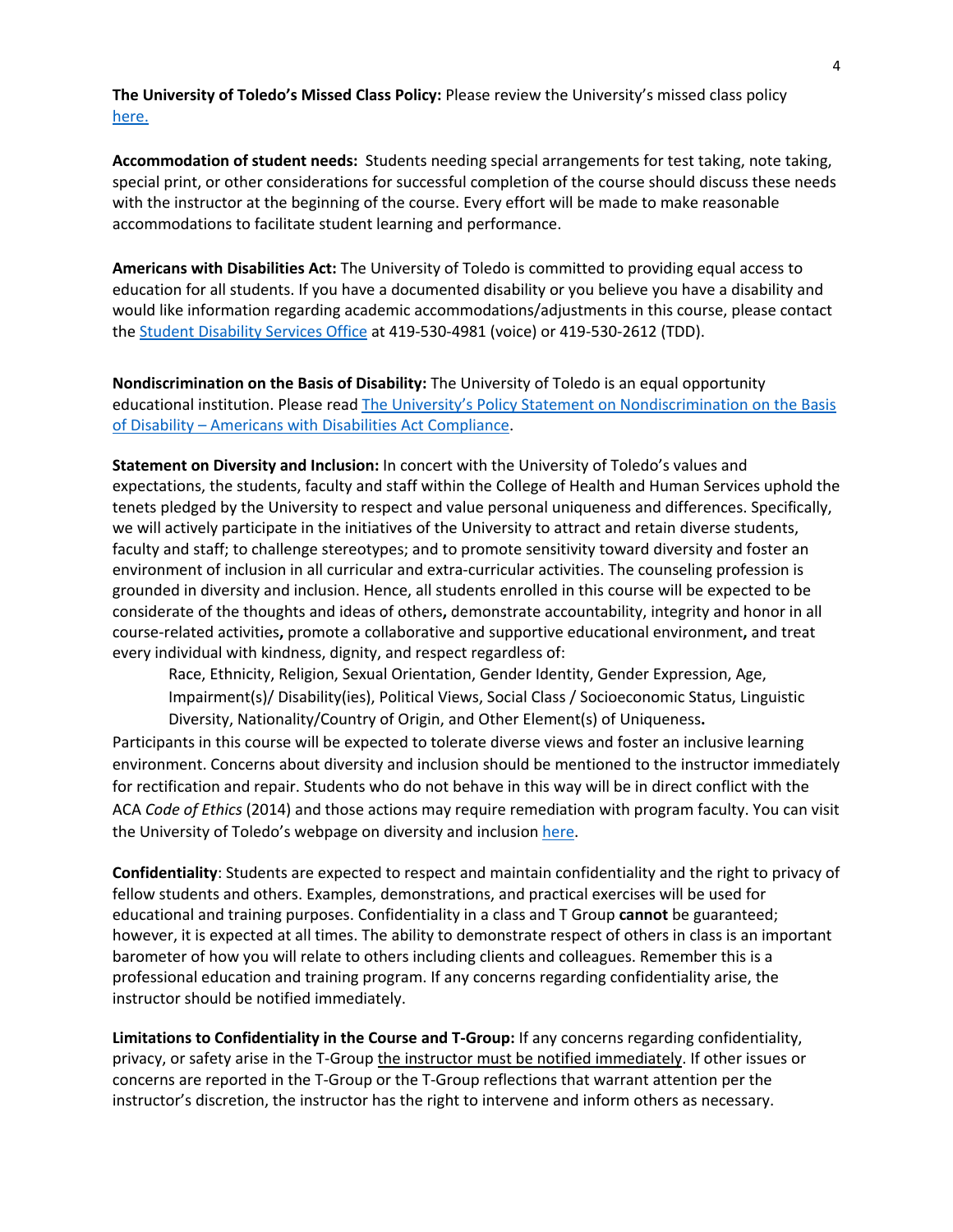**Electronic Devices**: Disruptions to the classroom learning environment, such as texting or social media, should be avoided. As a courtesy, I expect students will turn off audible signals for these devices while attending class. Students in violation of this policy may be dismissed from the learning space at the discretion of the instructor and the doctoral student group facilitator.

**Drop/Withdrawal**: Students who drop or withdraw from the course must notify the instructor in writing. Failure to notify the instructor shall result in the student being considered absent without leave from the class and the student shall be considered responsible for all work missed.

**Email**: The University of Toledo issues each student an official UT email address. This email address usually takes the form of **firstname.lastname@rockets.utoledo.edu**. All email communications about this class will be sent to and all communications from students should be sent from your official UT email address. Students will be expected to check this address regularly for official communications about this class. Email communications about this class will not be sent to personal email accounts and communications from personal email accounts may be blocked by UT spam filters.

**Instructor Email Access**: I will check and respond to emails Monday through Friday, generally within 24 hours. **I may not check into the online course system, email, or respond over the weekend.**

**Weather**: In the event of a major snow or ice storm or other inclement weather, the University will announce class cancellations, delay of classes and changes to administrative office hours through the UT Alert text messaging system, e-mail, the UT home page at utoledo.edu, myUT.utoledo.edu, the UT snow line, 419.530.SNOW (7669), and on local radio and television stations. You can sign up for UT Alert at http://myUT.utoledo.edu. The University's policy is to remain open whenever possible to minimize interruption of teaching and research.

**Student Evaluations**: At the conclusion of the academic term, students will have an opportunity to evaluate the instructor and the course. This is done anonymously and used as a means to improve instruction, course content, and the overall curriculum. Your comments, suggestions, and feedback are taken seriously and contribute significantly to course and program improvement. You are strongly encouraged to complete a course evaluation.

**Course Changes**: The course schedule, requirements, procedures, content, etc., are subject to change by the instructor once the course is underway. Students will be apprised of any changes by regular class meetings and/or email.

#### **Grading Policies**

Learners will be assessed in comportment with SLOs (described above). Specific guidelines and grading criteria will be provided with each assignment within this syllabus. Grades and instructor feedback for each assignment will be posted to the Grade Book within one week after the assignment due date. Learners are expected to complete and submit all assignments by the due date listed in the Course Schedule. Late assignments and make-up tests will not be permitted unless arrangements are discussed and approved well before the required due date. Ask questions as soon as possible if you do not understand an assignment. Detailed Descriptions of Assignments are found below.

| <b>Assignments/Assessments</b>                     | <b>Total Points</b> |
|----------------------------------------------------|---------------------|
| <b>Weekly T-Group Participation &amp; Journals</b> | 80                  |
| (8 at 10 points each)                              |                     |
| <b>Group Observation &amp; Analysis</b>            | 20                  |
| Structured Group Manual (35) &                     | 40                  |
| Presentation (5)                                   |                     |
| Total                                              | 140                 |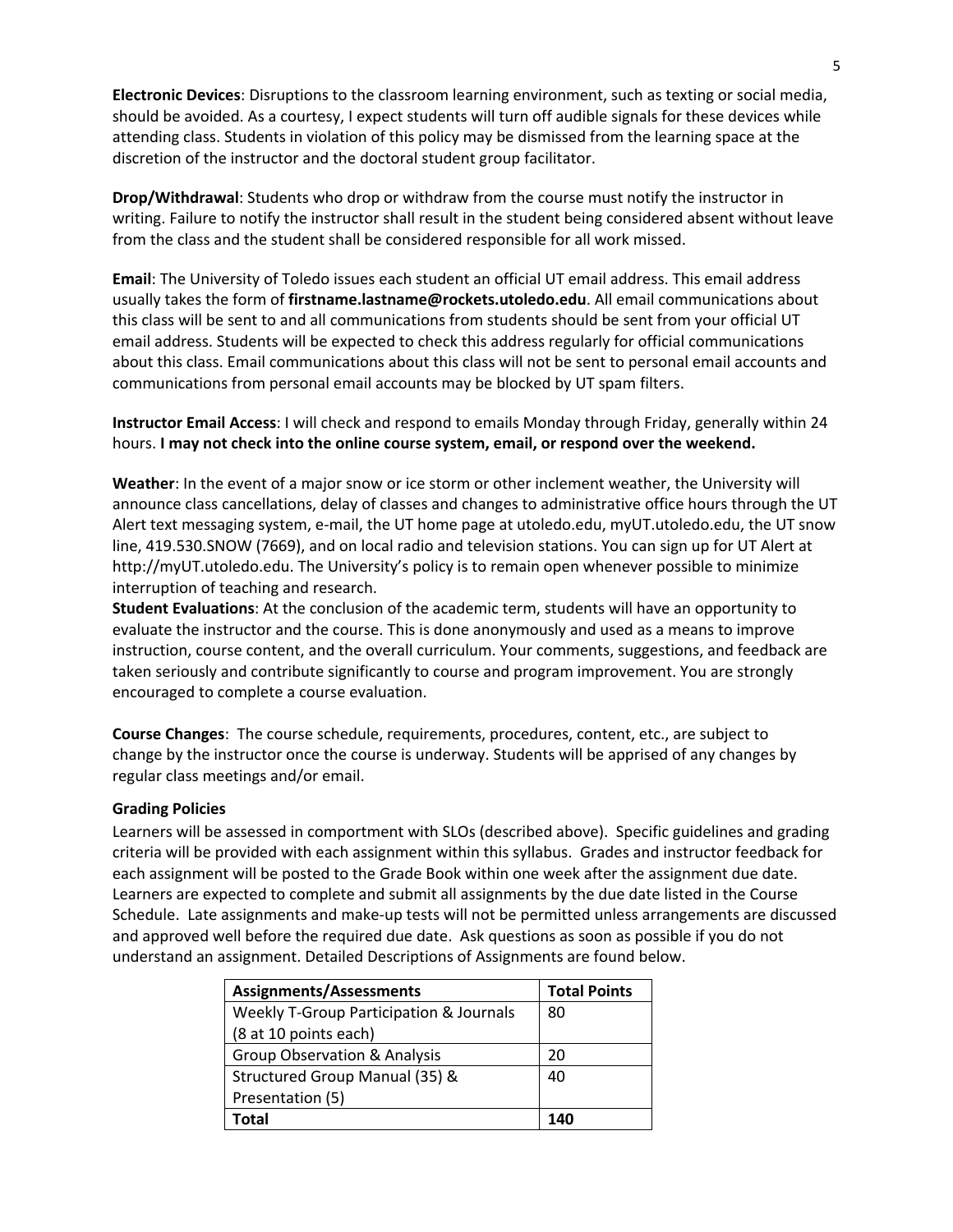**The grading scale for this course is as follows:**

| A         | 95-100   | C  | 73-75.99      |
|-----------|----------|----|---------------|
| А-        | 90-94.99 | C- | 70-72.99      |
| $B+$      | 86-89.99 | D+ | 66-69.99      |
| B         | 83-85.99 | D  | 63-65.99      |
| <b>B-</b> | 80-82.99 | D- | 60-62.99      |
| $C+$      | 76-79.99 | F  | 59.99 or less |

#### **Overview of Course Assignments**

.

1) **T-Group Participation & Journals:** Students will participate in a weekly T-group facilitated by a doctoral student in counselor education for **90 minutes beginning at 6pm every week**. Students are expected to attend group each week, on time, and ready to be active and supportive group members. Your facilitator will further outline group rules with you when your group begins. *This assignment assesses CACREP standards 2F6b, c, d, and h.* 

The purpose of the T-group is to (a) meet CACREP standards for group work and (b) to give students experience in an unstructured, closed, process group. **These groups are unstructured, meaning there is no pre-established agenda or content; students will bring themselves and their lived experiences, emotions, and reactions into the group**. The group is closed, meaning the members of the group will be established in the first week and will not change over the course of the semester. Finally, the group is a process group, meaning it is focused on the here and now and participants' emotions. The actions of group members and the group as a whole will be processed, as they occur, within the group experience. **Students will not take notes during the group experience to ensure they are fully present in group processing.**

Students will complete a reflection of their experiences in their respective T-groups every week by **Sunday at 5 pm** to encourage students to quickly reflect on the experiences in the T Group that week (see course schedule). **There will be 10 T-group sessions and there are only 8 journals are due**. This exists to give students flexibility. If you attend all T-groups, you could utilize this flexibility to skip two journals. There is no extra credit granted for completing all 10 journals.

Journals have multiple criteria to address and will change mid-way through the semester to reflect student competency and knowledge.

| <b>T-Group Reflection Criteria:</b> |                                                                                     |  |  |
|-------------------------------------|-------------------------------------------------------------------------------------|--|--|
|                                     | a. APA 7 format: See Student Paper in the Manual (cover page, header, page numbers, |  |  |
|                                     | section headers, double-spaced etc. No abstract or references needed.               |  |  |
|                                     | b. 2 pages in length (approximately a paragraph/section)                            |  |  |
| c.                                  | Feelings Experienced and Expressed by Self                                          |  |  |
| d.                                  | Feelings Expressed by Others                                                        |  |  |
| e <sub>1</sub>                      | <b>Personal Resistance</b>                                                          |  |  |
| t.                                  | Group Resistance                                                                    |  |  |
| g.                                  | <b>Conflict/Conflict Management</b>                                                 |  |  |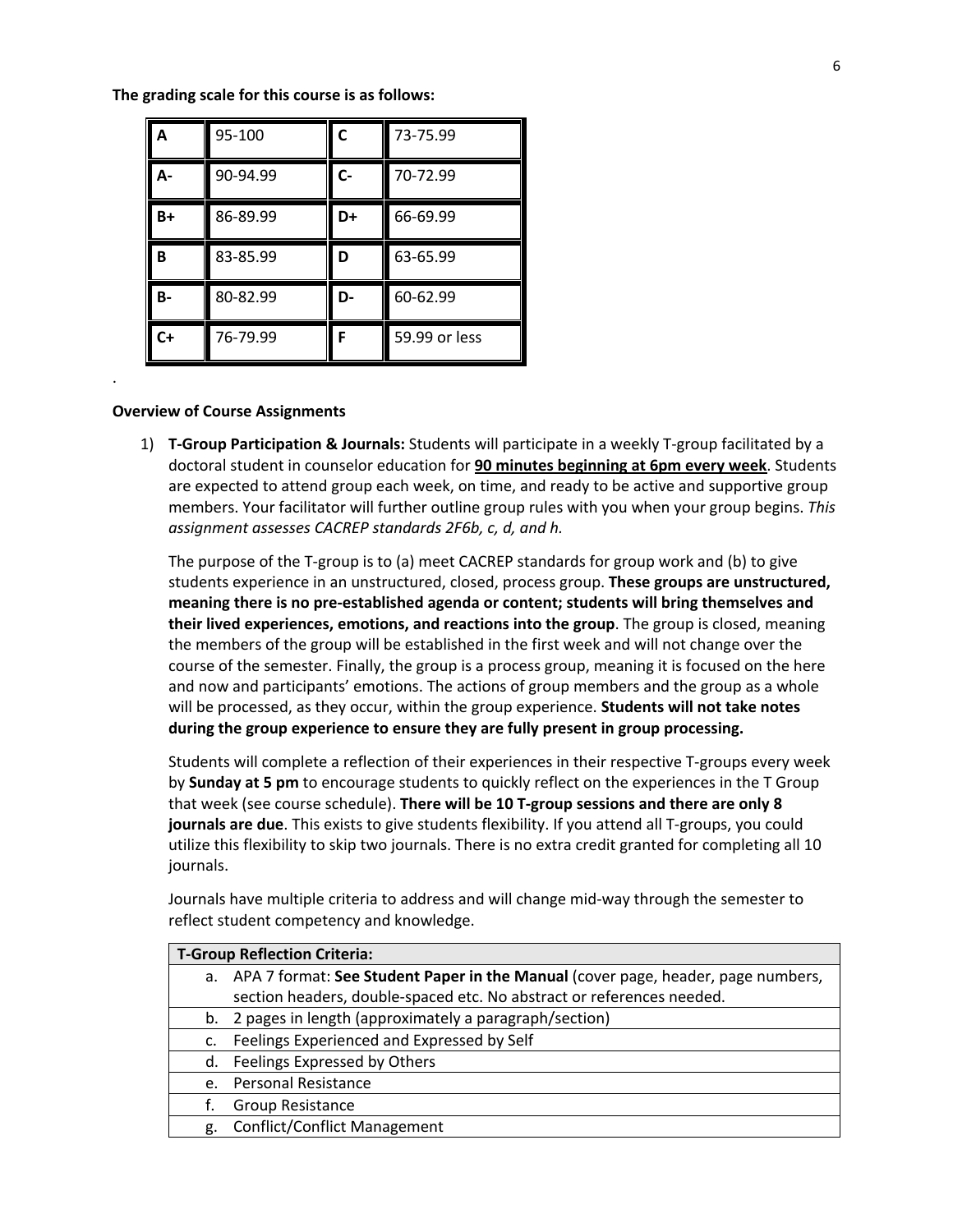# **Beginning 6/30 and beyond, add the below criteria to your reflections. Note that the page may increase to no more than 4 pages total:**

- h. Empathic Failures and Empathic Failures Repaired
- i. Group Stage
- Group Theme
- 2) **Group Observation and Analysis:** Students will spend at least 45 minutes observing a group (e.g., psychoeducational, self-help, or counseling) and write a short paper (3-4 pages) analyzing the group. You can be creative in choosing a group to observe; try to expand your current experience. Groups can be observed in-person (at your discretion), virtually (if available), or it can be fictional (e.g., movie or television series). You must obtain permission from the facilitator and the group beforehand and, must not interfere with the functioning of the group in any way. Group participants personal information must be deidentified in your writing and sharing. **I**f attending an in-person group, you must adhere to proper safety protocols established by the CDC and comply with the specific procedures set forth by the organization to prevent the spread of COVID-19. **Note:** Instructor pre-approval of group is required. The instructor may choose not to accept the assignment for grading if pre-approval is not secured.

| <b>Group Analysis Criteria</b> |                                                                                         |  |  |  |
|--------------------------------|-----------------------------------------------------------------------------------------|--|--|--|
| а.                             | Group type                                                                              |  |  |  |
| b.                             | Purpose of the group                                                                    |  |  |  |
| C.                             | Group member composition (e.g., age, gender, race, ethnicity, sexual orientation,       |  |  |  |
|                                | disability, etc.)                                                                       |  |  |  |
|                                | d. Group leader(s) composition (e.g., age, gender, race, ethnicity, sexual orientation, |  |  |  |
|                                | disability, etc.)                                                                       |  |  |  |
| e.                             | Group norms                                                                             |  |  |  |
| f.                             | Member roles                                                                            |  |  |  |
| g.                             | Group leadership style                                                                  |  |  |  |
| h.                             | Group theory                                                                            |  |  |  |
| i.                             | Any events you believe affected group process including multicultural variables         |  |  |  |
|                                | Discuss your own reactions as you observed                                              |  |  |  |
| k.                             | Discuss the approach you would take if you were to step in as group leader at the       |  |  |  |
|                                | next group meeting                                                                      |  |  |  |

3) **Structured Group Manual:** Students will be assembled into small groups based on mutual interest of a group topic and create a manual for an 8-session structured group centered of their choosing. Some examples may include support groups, prevention groups, adventure groups, anger management, groups for individuals with disabilities, online groups, groups for depression, groups for children, groups for adults, groups for older adults, etc. The group topic and population of interest will be further clarified between groups members. This project is designed to assess your knowledge of group processes and group creation and allow you to have a product that you can utilize in your career. This manual does not need to be in APA format and should look like a professional product you could use when applying for professional positions. The manual will include the below components:

| <b>Structured Group Manual Criteria:</b> |                                                                          |  |  |
|------------------------------------------|--------------------------------------------------------------------------|--|--|
|                                          | a. A cover page that includes the group title and authors of the manual. |  |  |
|                                          | $\blacksquare$ . The set of $\blacksquare$                               |  |  |

- b. Pre-group Preparations:
	- a. In this section you will explain, in narrative form, the preliminary work that goes into group formation including how you will screen and select members.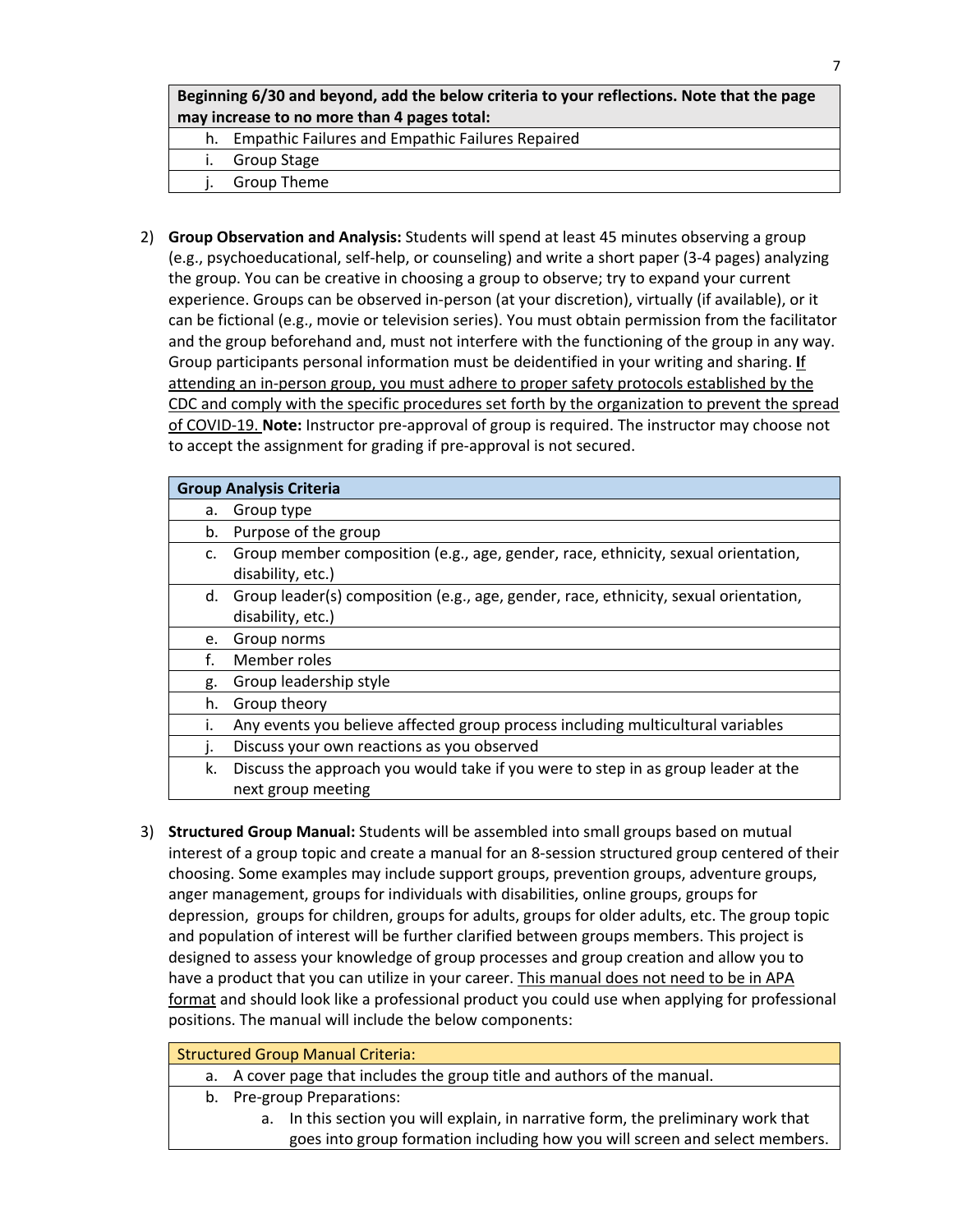|                      | b. | Identify how you plan to assess the group's efficacy. (consult ASGW Best         |
|----------------------|----|----------------------------------------------------------------------------------|
|                      |    | Practices for assistance)                                                        |
| Group Summary:<br>c. |    |                                                                                  |
|                      | a. | In this section identity the overall focus and purpose of your group.            |
|                      | b. | Will your group be open or closed, and why?                                      |
|                      | c. | How will the group be facilitated/managed?                                       |
|                      | d. | How will you publicize the group and recruit members?                            |
|                      | e. | What kind of space will the space require, what is the number of group           |
|                      |    | members that can be accommodated, the ideal age range for these members,         |
|                      |    | and any other relevant logistical information about the group?                   |
|                      | f. | What will be the challenges of running this group?                               |
|                      | g. | Describe what you expect to see in group behavior/interactions at the (a)        |
|                      |    | initial stage of the group, (b) transition stage of the group, (c) working stage |
|                      |    | of the group and (d) final stage of the group.                                   |
|                      |    | h. What are the cultural considerations for this group?                          |
| d.                   |    | A sample informed consent/parent permission for your group.                      |
| e.                   |    | 8 Group Lesson Plans:                                                            |
|                      | a. | Develop clear and convincing group counseling curriculum for an 8-session        |
|                      |    | counseling group. Provide enough detail that any counselor could pick up         |
|                      |    | your manual and run your group.                                                  |
|                      |    | b. Each lesson plan (8) should follow the below format:                          |
|                      |    | Identify the purpose of the session.<br>i.                                       |
|                      |    | Identify an ice breaker/opening set (special considerations may be<br>ii.        |
|                      |    | made for the first session).                                                     |
|                      |    | State the process questions the facilitator will utilize.<br>iii.                |
|                      |    | Include any handouts/activities you plan to use.<br>iv.                          |
|                      |    | Clearly state your plan for closing the group (special considerations<br>۷.      |
|                      |    | may be made for the final session).                                              |
|                      |    | You are encouraged to reference other authors' work as it applies to<br>vi.      |
|                      |    | structuring your sessions; do not copy someone else's ideas. Use                 |
|                      |    | proper referencing techniques, to include paraphrasing, direct                   |
|                      |    | quotes, and adding this statement (or something similar): "The                   |
|                      |    | following exercises were adapted from Shillingford (2008)." If you use           |
|                      |    | other individuals work, you must include an APA reference page as                |
|                      |    | the final page of the manual.                                                    |

4) **Structured Group Manual Presentation:** Students will develop a and conduct a brief presentation to share the manual with the class. Presentations can include supplemental materials such as videos, handouts, to enhance the group manual. One member per group will post the presentation and all peers will review, comments, and offer supportive feedback to each group. *This assignment assesses CACREP standards 2F6a, b, c, d, e, f, and g.* 

## **Course Outline:**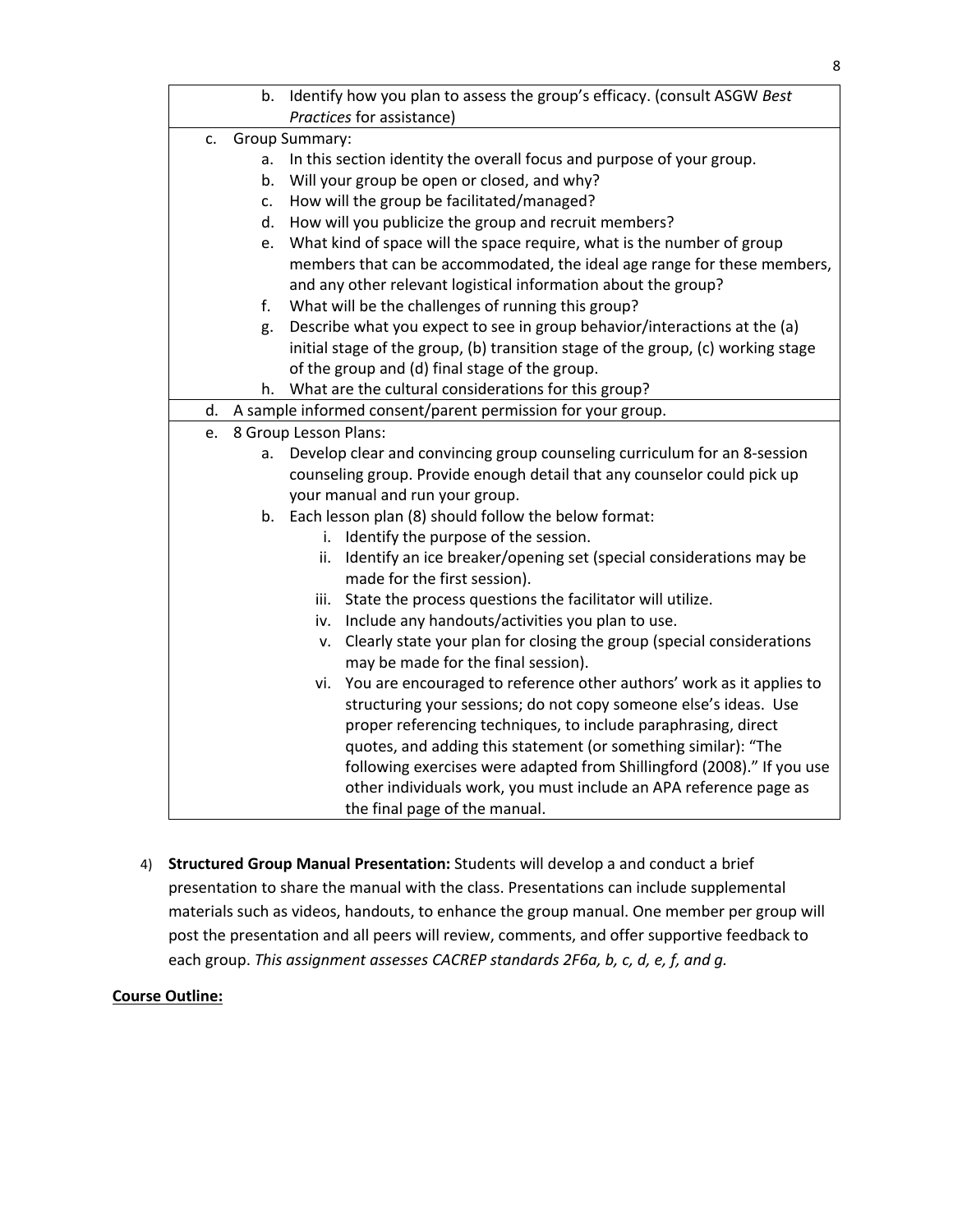| <b>Week</b> | <b>Date</b> | <b>Topic</b>                                                                                                                                                                                                                                                                                                                                    |                                          |
|-------------|-------------|-------------------------------------------------------------------------------------------------------------------------------------------------------------------------------------------------------------------------------------------------------------------------------------------------------------------------------------------------|------------------------------------------|
| 1           | 5/19        | <b>Introduction to the Course</b><br><b>Readings:</b><br>Types of Group & Group Work and Brief History of Groups (Gladding CH1)<br><b>ACA Code of Ethics</b><br><b>ASGW Best Practice Guidelines</b><br><b>Activities and Assignments:</b><br>1) Attend T-Group 1, 5/19 @ 6pm to 7:30pm<br>2) T-Group Journal 1 Due Sunday 5/23 by 5:00pm in BB | Standards 2f6a, b, c, d, e, f, g, and h. |
| 2           | 5/26        | <b>Readings:</b><br>Group Dynamics (Gladding CH2)<br><b>Activities and Assignments:</b><br>1) Attend T-Group 2, 5/26 @ 6pm to 7:30pm<br>2) T-Group Journal 2 Due Sunday 5/30 by 5:00pm in BB                                                                                                                                                    | Standards 2f6b, c, and h                 |
| 3           | 6/2         | <b>Readings:</b><br>Effective Group Leadership (Gladding CH 3)<br><b>Activities and Assignments:</b><br>1) Attend T-Group 3, 6/2 @ 6pm to 7:30<br>2) T-Group Journal 3 Due Sunday 6/6 by 5:00pm in BB                                                                                                                                           | Standards 2f6b, c, d, and h.             |
| 4           | 6/9         | <b>Readings:</b><br>Forming a Group (Gladding CH 4)<br>Prepare 3 to 4 topics of interest for the group manual-bring your ideas!<br><b>Activities and Assignments:</b><br>1) Attend T-Group 4, 6/9 @ 6pm to 7:30<br>2) T-Group Journal 4 Due Sunday 6/13 by 5:00pm in BB                                                                         | Standards 2f6b, c, e, and h.             |
| 5           | 6/16        | <b>Readings:</b><br>Group Stages (Gladding CHs 5, 6, & 7)<br><b>Activities and Assignments:</b><br>1) Attend T-Group 5, 6/16 @ 6pm to 7:30<br>2) T-Group Journal 5 Due Sunday 6/20 by 5:00pm in BB                                                                                                                                              | Standards 2f6b, c, and h.                |
| 6           | 6/23        | <b>Readings:</b><br>Group Stages (Gladding CHs 5, 6, & 7)<br><b>Activities and Assignments:</b><br>1) Attend T-Group 6, 6/23 @ 6pm to 7:30<br>2) T-Group Journal 6 Due Sunday 6/27 by 5:00pm in BB                                                                                                                                              | Standards 2f6b, c, and h.                |
| 7           | 6/30        | <b>Readings:</b><br>Diversity & Social Justice in Groups (Gladding CH 8)<br><b>ACA Advocacy Competencies</b><br>ASGW Multicultural and Social Justice Competence Principles for Group Workers<br>Ten Strategies to Intentionally Use in Group Work<br><b>Activities and Assignments:</b>                                                        |                                          |